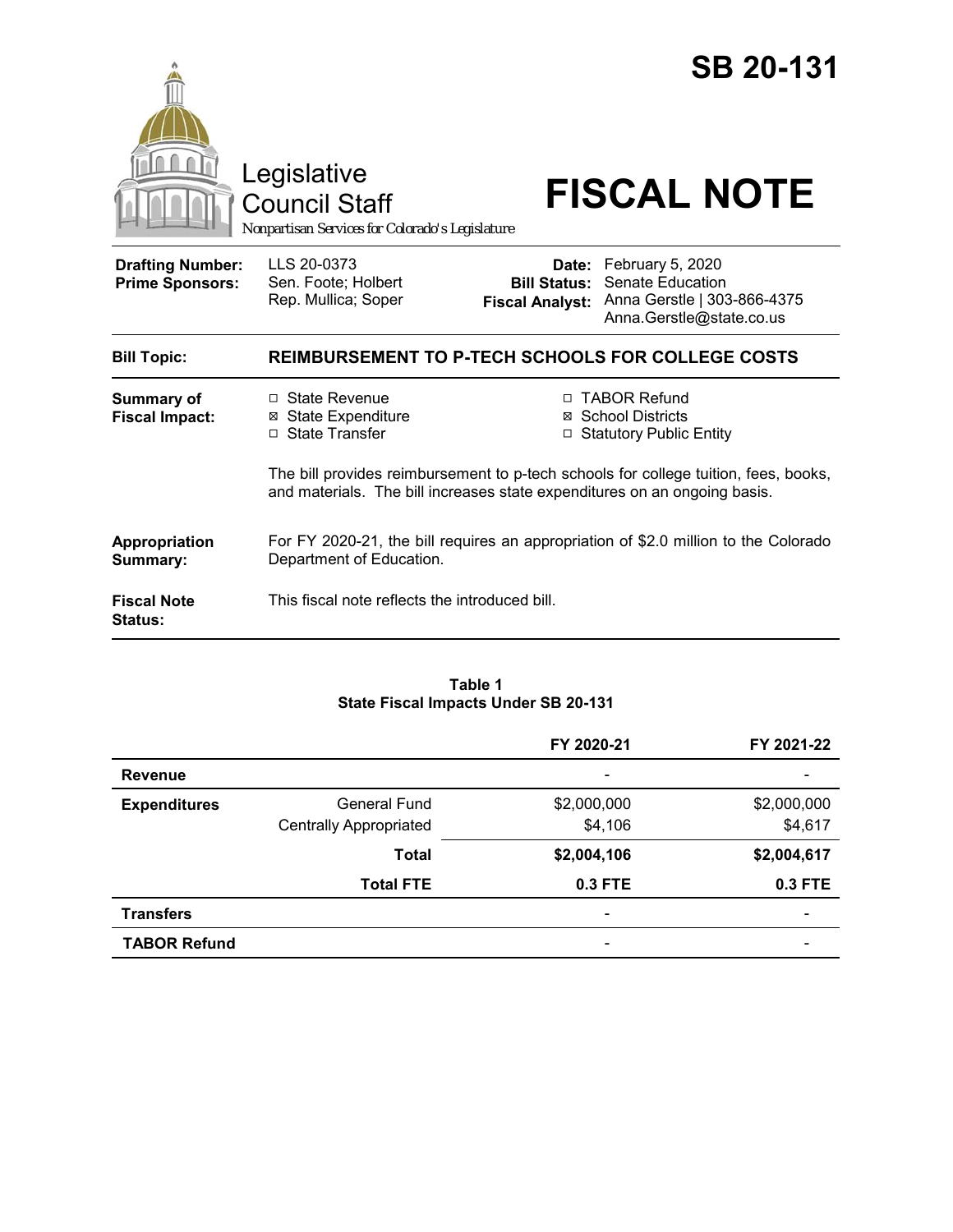February 5, 2020

# **Summary of Legislation**

Beginning in FY 2020-21, a local education provider (LEP) that operates a Pathways in Technology Early College High School (p-tech) may apply to the Colorado Department of Education (CDE) for reimbursement of the amount the LEP pays for tuition, fees, and materials for college courses successfully completed by students. The reimbursement amount is the average of the in-state tuition cost per credit hour at local district colleges or in the community college system, whichever provided the course. The State Board of Education must promulgate rules to implement the reimbursements.

Beginning in FY 2020-21, the bill requires the General Assembly to appropriate at least \$2.0 million for reimbursements. If that amount is insufficient to cover reimbursement requests, CDE may submit a supplemental budget request for the remaining amount. If the supplemental request is not approved, CDE must reduce the reimbursement amounts

As part of the budget process for FY 2021-22, CDE must submit to the Joint Budget Committee an estimate of expected reimbursement amounts for FY 2020-21 and FY 2021-22. For the FY 2022-23 budget year, CDE must submit the actual amount reimbursed and an estimate of reimbursements for the current and subsequent years.

## **Background**

A p-tech school is a public school that is created through a partnership between a school district, community college, and high growth industry employers. Schools serve students in grades 9 through 14, and are designed to prepare students for careers in science, technology, engineering, and math. A p-tech school enables students to graduate simultaneously with both a high school diploma and an associate degree. There are currently 7 p-tech schools serving 507 students in Colorado.

## **State Expenditures**

The bill increases state General Fund expenditures in CDE by \$2.0 million per year, beginning in FY 2020-21. Expenditures are listed in Table 2 and discussed below.

|                                    | FY 2020-21  | FY 2021-22  |
|------------------------------------|-------------|-------------|
| <b>Department of Education</b>     |             |             |
| <b>Personal Services</b>           | \$16,974    | \$22,630    |
| Amount Available for Reimbursement | \$1,983,026 | \$1,977,370 |
| Centrally Appropriated Costs*      | \$4,106     | \$4,617     |
| <b>Total Cost</b>                  | \$2,004,106 | \$2,004,617 |
| <b>Total FTE</b>                   | 0.3 FTE     | $0.3$ FTE   |

#### **Table 2 Expenditures Under SB 20-131**

 *\* Centrally appropriated costs are not included in the bill's appropriation.*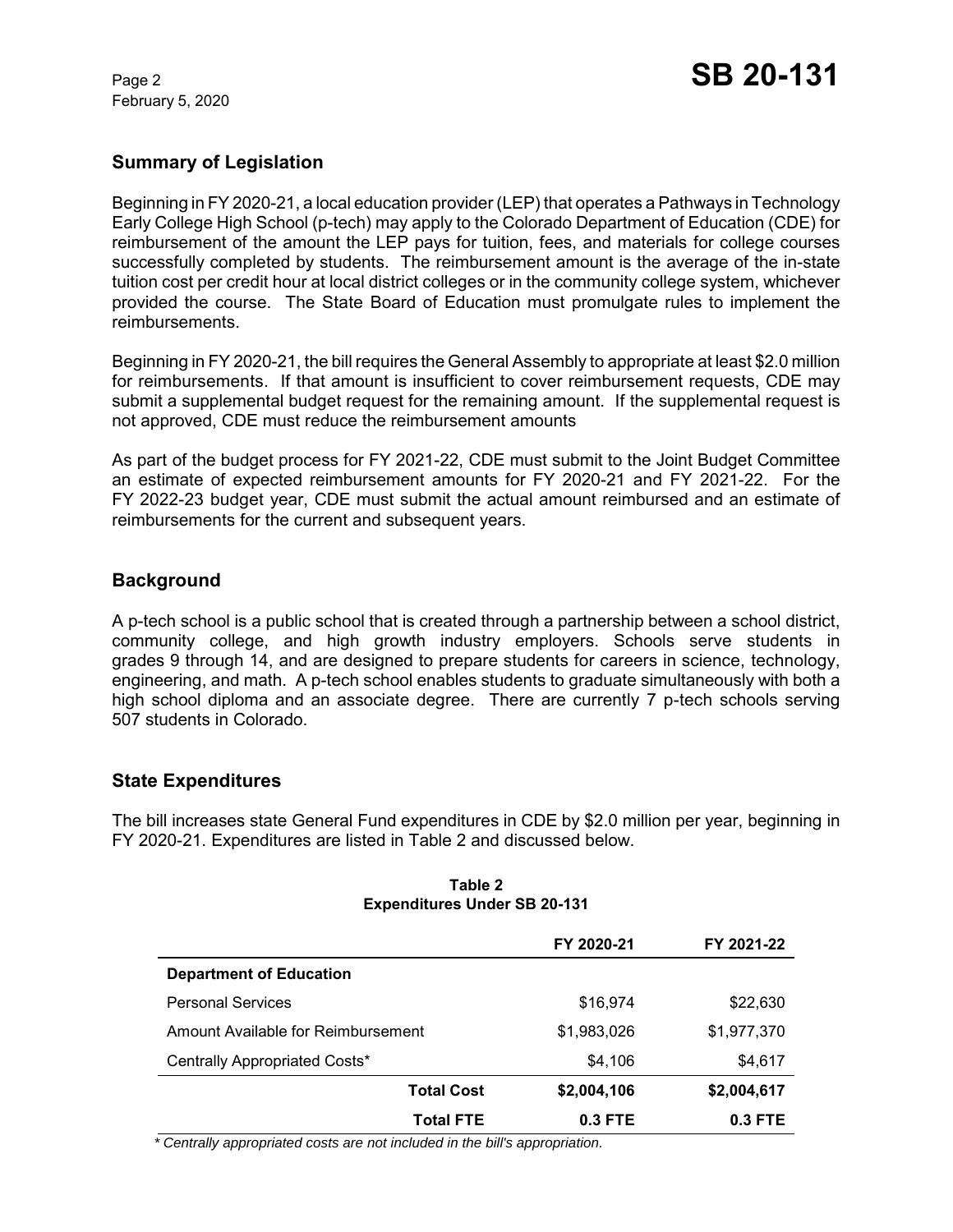February 5, 2020

**CDE.** CDE requires 0.3 FTE to administer reimbursements, split between the Grants Fiscal Division and Office of Postsecondary Workforce Readiness. The Grants Fiscal division processes payments and tracks reimbursement amounts, and the workforce readiness office will develop data collection processes, provide assistance to and work with LEPs on data submission, and compile data for the Joint Budget Committee, including possible supplemental requests. The fiscal note assumes that one reimbursement per year will be required, and that administrative costs will come out of the amount appropriated for the program. Personal costs are prorated for the General Fund paydate shift and a September start date.

**Reimbursement.** After administrative expenses, about \$1.98 million will be available each year for reimbursement to p-tech schools. The cost of tuition, fees, books, and materials incurred by p-tech schools is not known; actual reimbursements to p-tech schools will be determined by CDE. For informational purposes, the resident cost per credit hour was about \$149 for community college courses and \$72 for local district colleges in FY 2018-19.

**Centrally appropriated costs.** Pursuant to a Joint Budget Committee policy, certain costs associated with this bill are addressed through the annual budget process and centrally appropriated in the Long Bill or supplemental appropriations bills, rather than in this bill. These costs, which include employee insurance and supplemental employee retirement payments, are estimated to be \$4,106 in FY 2020-21 and \$4,617 in FY 2021-22.

## **School District**

The bill increases revenue to school districts that operate a p-tech school and apply for reimbursement beginning in FY 2020-21. Districts operating a p-tech school include Canon City, Adams 12, St. Vrain, Falcon, Douglas County, and Mesa Valley. Reimbursement will depend on the costs incurred for courses that students successfully complete.

## **Technical Note**

The bill allows LEPs to apply for reimbursement at the end of the each semester, and states that State Board of Education rules must allow LEPs to apply at the end of the school year. The fiscal note assumes that CDE will reimburse LEPs once per year.

## **Effective Date**

The bill takes effect August 5, 2020, if the General Assembly adjourns on May 6, 2020, as scheduled, and no referendum petition is filed.

## **State Appropriations**

For FY 2020-21, the bill requires a General Fund appropriation of \$2,000,000 to the Colorado Department of Education, and 0.3 FTE.